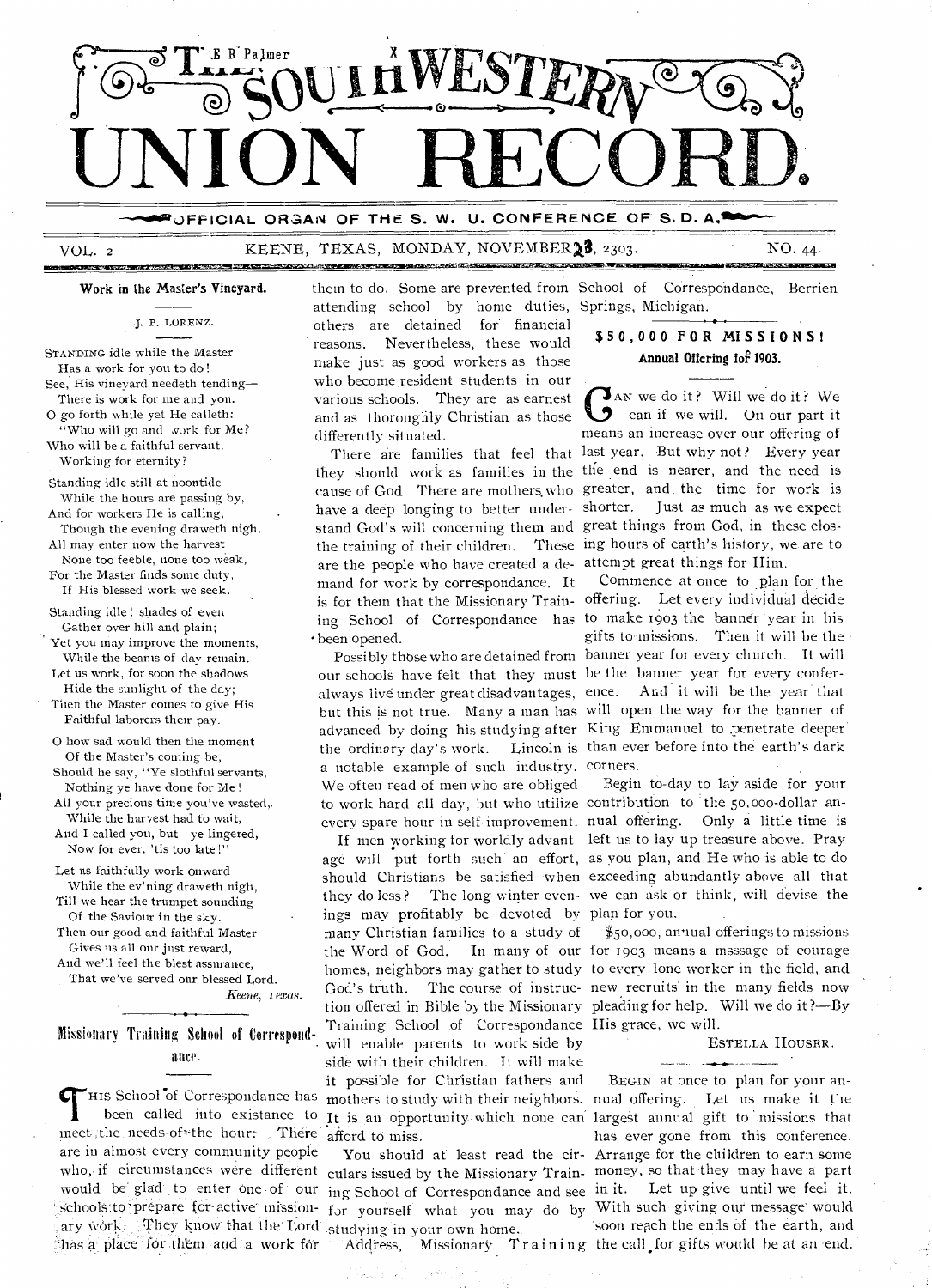## OBITUARY.

FELL ASLEEP in Jesus at Lincoln, S. Simonds, aged 73 years 4 months and 8 days.

He embraced the truth of the Third Angel's Message 45 years ago under the preaching of C. W. Hall and M. E. Cornell at Bowling Green, Ohio, and was firm in the truth until the close of his life. Most of the time since he accepted present truth has been spent in active service for the Master, preaching and canvassing. He often expressed himself as longing for the Lord to come to redeem his people. Words of comfort were spoken by the pastor of the M. E. church. At the close of a short series of meet-GEO. E. NORWOOD.

# ITEMS OF INTEREST.

BROTHER V. B. Watts, who is holding meetings in Greenland, Arkansas, reports a good interest. number from Springdale and Fayette-was paid by most of them. ville spent last Sabbath with the little the meetings are being held there. Bluff, but expect to go to Lake Vilious that the good people of that place bless us. have the privilege of hearing the truths of the gospel for this time; and Brother V. B. Watts commenced a the interest thus far manifested is series of meetings at this place. The quite encouraging to them. bath school of sixteen members was as a number of honest persons were

of Gravette, Arkansas:

Our teacher's name is Mrs Mary and those who advocate it. Wells. Our school is working nicely, work"

adjacent places that would like to have they could be awakened. their children attend church school, tunity.

curing teachers; or any help that is men." necessary. Address all such letters, please, to the

ARKANSAS TRACT SOCIETY, Springdale, Ark.

## FIELD REPORTS.

NEWPORT AND DEVALL'S BLUFF.ings at the Second Seventh-day Adventist church in Kansas City, Mo., **I**  baptized two, and one remains for baptism and quite an interest left. The blessed Lord blessed us with an outpouring of his Spirit, and gave Quite a power in the work. A faithful tithe

company there, some from Springdale day and Sabbath, October 23 and 24, remaining over Sunday. There are at Newport, Arkansas, and witnessed only two families of Sabbath-keepers some earnest sermons by Elder N. P. in the place, and it was through their Nelson and his son and Elder H. Clay earnest solicitations and efforts that Griffin. **I** am now at work at Devall's They have been alone in the truth lage to visit the company there soon. there for some time, and are very anx-Pray for us that the Lord may still On my return **I** stopped over Fri-S. S. RYLES.

organized the Sabbath we were there. earnestly seeking for truth. But Sat-THE following extracts are taken an is on the alert, and no sooner had from a letter from Sister Maud Neal, the meeting begun than he began to "Our church school started October that nothing is too false or too cruel 28th. We have ten pupils enrolled. for his agents to say against the truth GREENLAND.—On October 16th A Sab- Lord surely directed the movement, stir up strife and opposition. It seems

only we are working under disadvan- good, the attacks of the enemy tend- kindergarten table. The kindergartages on account of limited means. ing rather to increase than to diminish ten pupils have learned to make boxother families join us in our school been organized, and we expect to see furniture; they make them out of paabout five hundred inhabitants, at the As they become better acquainted with of wood. Four doll houses are startcounty, in the northeast corner of the decreases. This is an intelligent weave carpets for the play-houses. state. Anyone of our brethren and community, people who think and

**Grkansas**  $\oint$  **Department.** sisters living in or near any of the who would appreciate the truth if

Arkansas, November 9, 1903, Brother springing up throughout the State. It by His Spirit direct in presenting the now is the time to improve the oppor-We know there are many honest souls We are glad to see the little schools they knew the way. May the Lord is a good omen for the work. We are message; and may He bless those is a good omen for the work. We are the sage; and thay the bless those<br>also glad to hear of any interest man<sub>:</sub> whose privilege it is to live among ifested in this branch of the work; this people, that our daily lives may and will be glad to answer questions be an example, that we may be "livor render assistance in the way of pro-ing epistles known and read of all Brethren, pray for the work here. who would rejoice to obey God, if D. SAIDEE WILSON.

*Nov.* 2.

### **Afton Church School.**

THE several Adventist families of Afton wanted their children to have the benefit of a church school. Brother Thomas Baker wrote to secure Sister N. E. Knapp, who had taught the church school at Enid, Oklahoma, where their children went when they lived there. She came and school commenced September 25, with eight pupils; the second month had eleven enrolled with the prospect of more.

The building is one that was formerly used by the Cherokee pupils, but was left vacant when they were removed to the public school in the town hall. It is situated in a quiet part of town with the homes of nearly all the pupils close around it. Through the courtesy of the members of the public school board, we have the use of it free. The class in Bible study is certainly the most pleasant and appreciated of all our classes. Sister Knapp is an excellent teacher. We canvass Tuesday afternoon, but that is more fully told about in the article on missionary work. We feel that the Lord is guiding and prospering the efforts made here to advance His cause. And our great desire is to be fully equipped to carry on the work that is so much needed to be done.

ADDIE HAWKINS.

## INDUSTRIAL WORK.

We would be glad to have one or two the interest. A Sabbath School has es, baskets, shovels, mats and other Gravette is a good farming town of iting among the people quite a little. are done they will make the furniture junction of three railroads, in Benton the principles of truth, their prejudice ed. The boys made mat weavers to The attendance at the meeting is industrial work. The boys made a it grow. Brother Watts has been vis-per, and as soon as their play-houses ONE afternoon in the week we do

WHITMAN HAWKINS.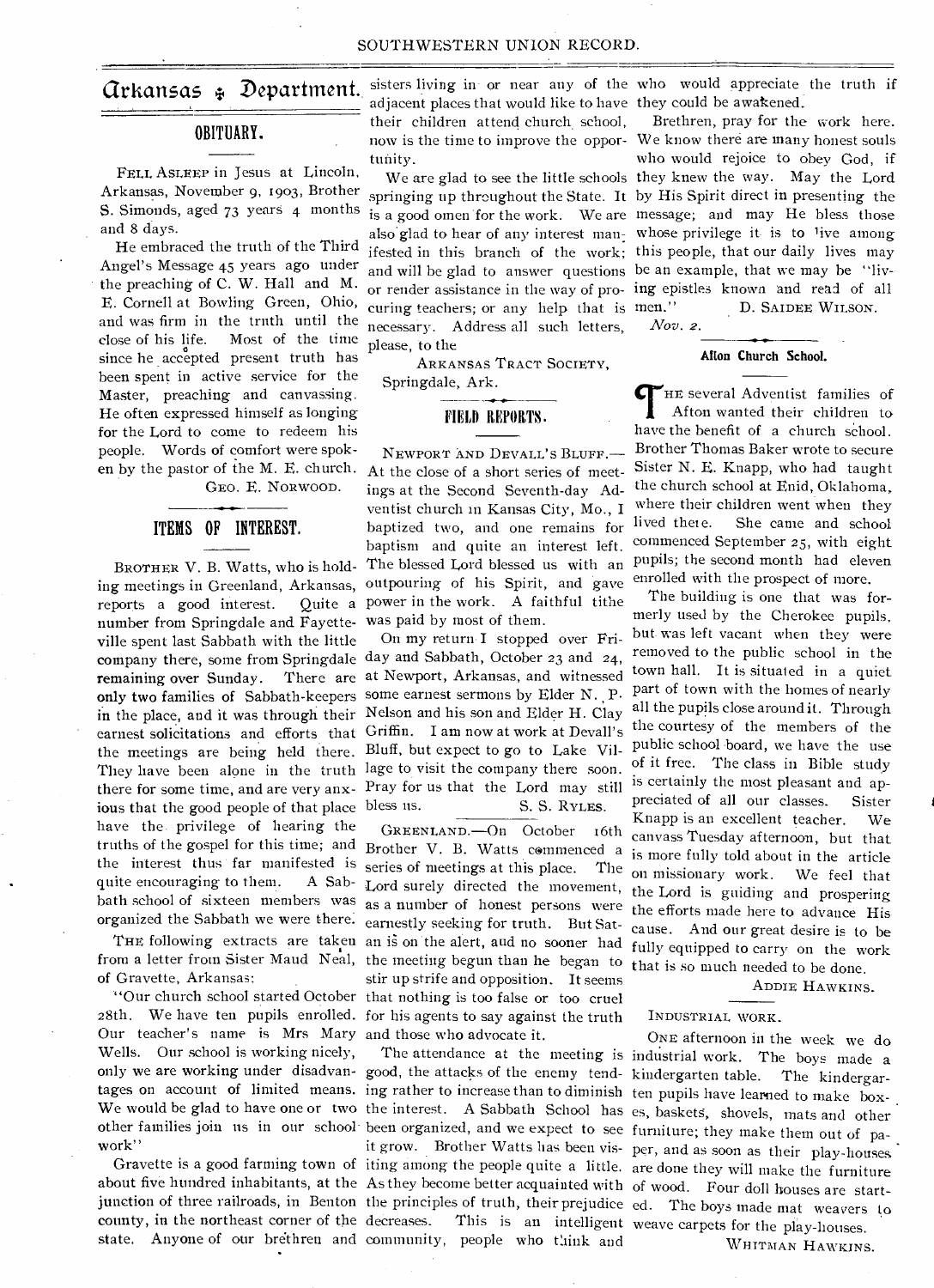## SOUTHWESTERN UNION RECORD.

HE Texas Conference Committee convened at the home of Elder Nelson, November 15 at 3:00 o'clock P. M., Elder Nelson in the chair. Prayer by Elder Field.

Besides those present of the conference committee—Elders Nelson, Mc-Cutchen, Field and Eastman—there . were present Elders Hale, Sommerville and Jenson by invitation.

The different phases of the conference work for the winter were considered at some length.

at the last session of the Texas Con-hundred dollars on the house and hirference as a delegate to the South-ing men to work on it. Any one dehas removed to another conference, it Kirbyville, Jasper County, Texas. was moved and carried to substitute

Moved and carried that Elder C. about the country. 0. GLASS. W: Miller fill the vacancy of Elder Riffel on the conference committee. It was further moved and carried that Elder Hale he invited to labor in the Texas Conference. He will spend a few weeks with the company at Jewett, after. which he will make the central district his field of labor.

N. P. NELSON, Pres.

#### **'PAPERS WANTED.**

ANVONE having tracts or periodicals perhaps at Cottonwood. containing articles on the Sabbath -\_they are not abolished, will do a good missionary work by sending them to M. McArthur, R. F. D. No. 6, Austin, Texas. R. B. DUNKS.

## THE FIELD.

 $\alpha = \frac{1}{2} \sqrt{s}$ 

if there are those who desire to work to enlist their sympathy and their asin the cause of God, this is a place sistance. I have published an open Do you take the UNION RECORD?

; Moved and carried to invite the will lend a helping hand, it will be Southwestern Union Conference to appreciated and used to finish up with. hold, its next session at Keene, Texas. Brother N. P. Nelson has paid five western Union Conference, and as he siring to help us can send it to me at and it is truly a desirable place to live. sponses have been very few and the Water is good, plenty of, wood, and help small. A Committee Meeting.<br>many kinds of fruits grow here. Apples, peaches, pears, plums, grapes, money, please write me a letter and raspberries, strawberries, figs and tell me whether you are praying for many other kinds of fruits grow well. my success or not. The house will social, and this is a very needy field. want old Brother Brookerson to have Lands are very cheap, climate fine, to pay more than half the money after and we now desire to call the attention donating the land, (three lots  $50x140$ of all who desire to help in the good feet.) of the church. The house has to be Have not been home since the middle work to assist us with the finishing seated, a stove bought and flue built, of July. and the house to be ceiled, and we want to get a bell and lights. So I will say that if any of our people

the name of T. W. Field in his place. tion to any one wishing to know more I will be glad to give any informa-

> WESTERN DISTRICT.-Since my last report I have been holding some services at Clyde, Callahan County.

Came here on the 8th; have preached seven times. The Outlook is not favorable, although I have hope that a few will accept the message.

I am expecting Brother and Sister Cubley tomorrow. If we get froze

is guiding us in the work. I have build this house. I have written to to by the Saviour in Math. 8: more calls than I can fill, and will say five of the ordained ministers and tried

 $\div$   $\mathbb{Z}$ exas Department.  $\div$  where true missionaries are needed, letter to all the conference. The re-

Brethren, if you can't send me any The people are very friendly and be built and paid for, but I do not

> My health and courage are good.. N. J. ETHEREDGE.

*Buffalo Gap, Texas.* 

### Bring Your Gifts.

Elder J. Riffel having been chosen dollars. I have paid out nearly three mas offering, I thought of the Sav. KIRBYVILLE.—We are glad to state remnant of the Roby church in a call- ing without hope and without God in that the Lord is still adding to his ed meeting the 27-29 inst. at Rives. the world? Many testimonies have number such as shall be saved. There Fisher county. Expect to return to come to us, to teach our children to were twenty-three present last Sab- Buffalo Gap December ist to superin- deny self; and would not this be an bath, and nearly forty at the praise tend the building of our meeting opportune time to give a good lesson meeting. There have been three house. I have written personal let- in the example of those wise men, grown persons who have taken their ters to several of my brethren and sis- who were perhaps the children of  $\cdot$  stand with us, and we see that God ters and have asked them to help me Abraham; and also the ones referred **MHILE** considering this morning what I could give for a Christjour's first advent, and how it had been prophesied that the King of Tarshish and the isles should bring p esents: the kings of Sheba and Seba shall offer gifts. Ps 72 : 12. And how it was fulfilled when these wise men having seen his star in the east, fol-.. lowed to the place of his nativity, and presented themselves as worshippers; they then opened their treasures and presented unto him gifts of gold, frankincense and myrrh, thus showing their high appreciation of the gift of God, in giving his only begotten son to save from sin. Now, in view of the fact that his second-coming is.- So near, would it not be well for his peoout or squeezed out here I don't know ple to acknowledge it in a way to show where our next meeting will be held, their love of the Lord's final gift of salvation. As the week of prayer I shall within a few days have to will be observed this year before the and Law, showing conclusively that leave here even if Brother and Sister day called Christmas, would it not be Cubley remain. Will spend one day a good time to teach all, both old and at Abilene collecting some material young, to forego the pleasure of makand cash pledged toward building a ing presents at such a time, deny oura meeting house in Buffalo Gap. Will selves and take the thousands of dolspend one day in Merkel, and solicit lars spent every year for more than and make some collections for the useless things, and send the Third same purpose. Will meet with the Angel's message to those who are dy-

H. B. FRENCH.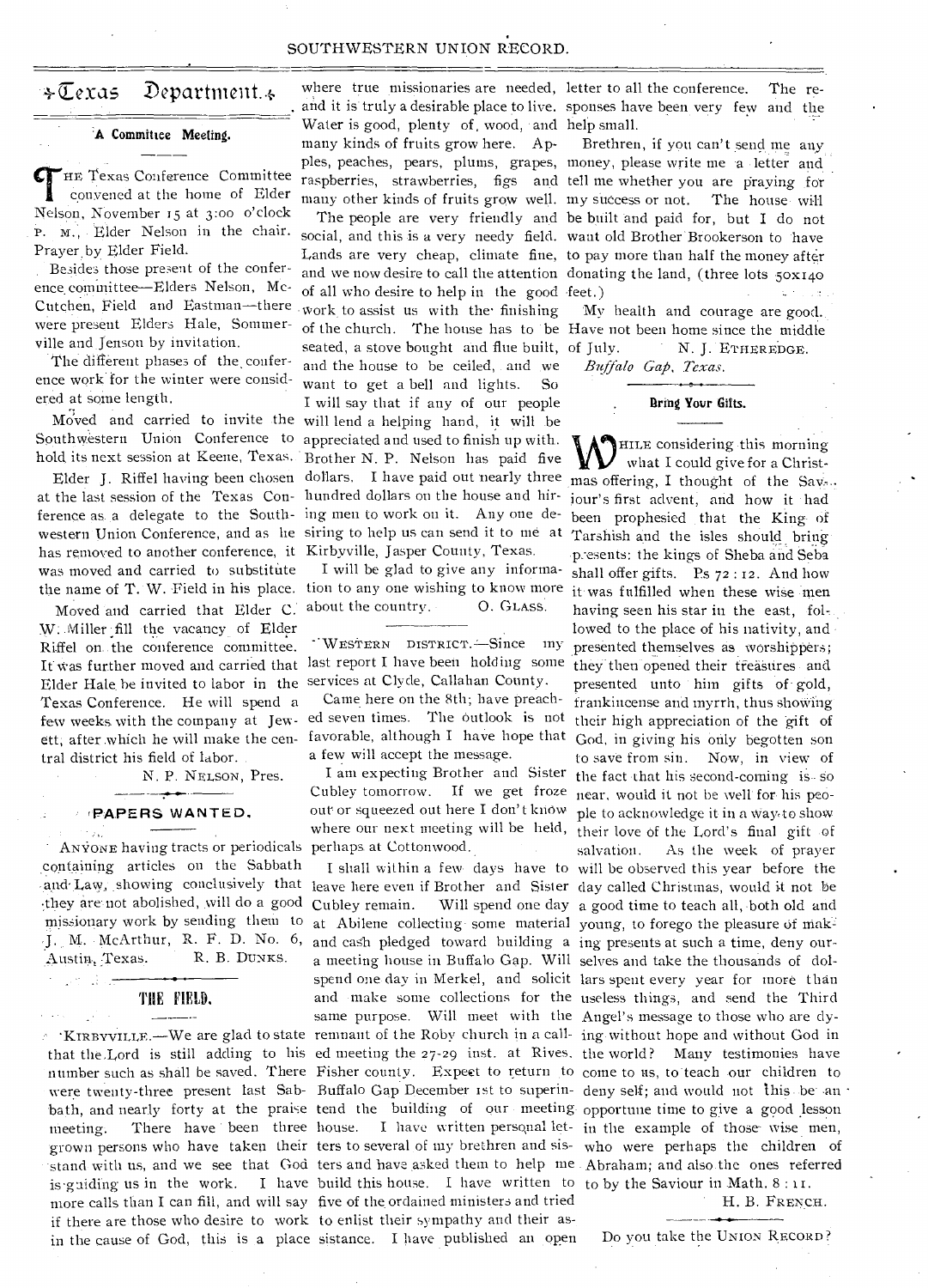# $\triangleleft$  The + Union + Record. $\triangleleft$

| A WEEKLY JOURNAL<br>Published by the Southwestern Union Con-<br>ference of the Seventh-day Adventists.                 |
|------------------------------------------------------------------------------------------------------------------------|
| C. N. WOODWARD, - - - - - - Editor<br>and Business Manager.<br>N. P. NELSON, 2- - - - Associate Editor.                |
| Subscription-Price, per year, $\cdot$ - $\cdot$ \$ .50<br>Clubs of Ten, one year, $\cdot \cdot \cdot \cdot \cdot 4$ 50 |
| <b>AGENTS:</b><br>Okłahoma Tract Society, Oklahoma City,<br>Oklahoma.                                                  |

Arkansas Tract Society, Springdale, Arkansas Texas Tract Society, Keene, Texas.

time expires, unless promptly renewed.

Subscribers who do not receive their paper regularly should notify the office of publicapapers.

individuals. All business communications should be addressed, and all remittances and money orders made payable to the S. W. U. RECORD, Keene, Johnson County, Texas.

Entered October 24, 1902 at Keene, Texas, assecond-class matter, under Act of Congress of March 3, 1879.

#### Of Covrse He Did.

and believe the Lord sent you here into the room occupied by the first **A** S ONE of our canvassers was<br>talking with a lady in Kansas talking with a lady in Kansas' City the other day, she said to him, "I do not belong to any church. My husband does not belong to any church, but last week we commenced (he was handling "Desire of Ages") with it."

Of course the Lord sent him, and we hope these people will accept the truth as the result.

But suppose, dear reader, the canvasser had failed to go, what would have been the result ? Are you quite sure the Lord has not some person or persons to whom He would like to do not delay any longer, but immediately GO. H. H. HALL.

## NOTES.

MRS W. W. Eastman is very low, and is not expected to live long.

## ture home.

A MASS meeting of our citizens was, the boa.<br>lled last Saturday night to talk up teacher: called last Saturday night to talk up n- the question of building a church. At a meeting of the building committee held immediately after this meet- $50$  D. U. Hale, T. W. Field and C. N. six. work was appointed.

All papers will be discontinued when the business given attention. A full meet-<sup>A</sup>MEETING of the Keene Truck Growers Association has been called for Tuesday, December i, at which time the officers for the coming year will be elected and other important ing is desired.

tion and not the Tract Society, as the latter ed again to the Musicale to be given are not responsible for the mailing of the in the chapel December 5, at 8:oo P. M. Money, or letters, should not be sent to of Dallas. Besides the fact that the THE attention of our citizens is callby Professor Shryock and Miss Day, entertainment will he very fine, the the further fact that the proceeds will be given to purchase a microscope for the Academy, should bring out a large  $\cdot$ audience.

> ance as a people if we do not push this grand truth to the front in all parts of the world.

### The Keene Church School.

8:35 A. M. when the visitor stepped children is most needy. silver table on which the feast will be his dog or horse. spread. One childish mind had send you on a similar errand? If so, robes of the good people who were Bible as the basis of all education. killed for Jesus' sake."

E. E. VINSON and wife are making bear fruit unto eternal life. Then the their final arrangements to start Wed-reading lesson came. It was pleasant nesday night for California, their fu-to see how quickly the "baby class" Surely the seed thus sown and the impressions made on tender hearts will works, a union of church and state..

There was quite a large attendance, a little talk about the nature of light, and considerable interest manifested. they read, "God made the sun light," read such sentences as these placed on the board by their mild, patient "God made the light." God made the light and air." After "God made the moon-light," etc.

ing a committee of three composed of visitor passed on to grades five and Woodward, to solicit fund for this progress, all seeming much interested Loath to leave this happy place, the Their Bible class was well in in the history of the seven churches found in Revelation 2 and 3. As the teacher gave the beautiful significance of the "white stone" mentioned in Revelation 2 : 17, all instinctively felt the desire to become a friend forever of the One who careth for the stranger.

> The fifth grade reading class was called soon after, and hearts were moved as they read from "Early Writings" a description of the "time \_f trouble" when no man may "buy or sell, save he that hath the mark, or the name of the beast, or the number of his name."

THERE is no excuse for our exist- "The House We Live In." This A moment was then spent with grades three and four. Some were faithfully pouring over their readers, little book is an interesting, lively description of our bodies, comparing its parts to the parts of a house.,

TTRACTED by the bright, happy-easily found some reason to attract<br>faced children, a desire was the attention of their more studious<br>awakened to view then in their school fellows. Surely of all for whom we TTRACTED by the bright, happy-easily found some reason to attract awakened to view them in their school fellows. • Surely of all for whom we reading the Bible. I like that book home at their regular work. It was pray daily, she who instructs our Some were reading their Bibles, some were "doing their numbers." Then there were the idle ones, who

> and second grades. They had just wishing every parent in the village begun their family-worship, and one would take the privilege of visiting after another eagerly told of the their children in School, thus showing heavenward journey of the 144,000 them and their teacher that they had on the white cloud, the sea of glass, as much interest in their education as the tree and river of life, and the long has the sportsman in the training of The visitor passed from the building,

pictured to itself "a red streak on the boy and girl in Keene may have the Provision has been made that every

The visitor was asked to offer education and the work of redemption prayer; then one after another dear are one." Education pp. 30. Logiclittle heart offered a petition to Him ally if we depend on the state to eduwho said, "Let the children come." cate the child, we depend on it to re-"In the highest sense the work of And that is salvation by MRS. J. L. JONES.

"Blessed are the pure in heart."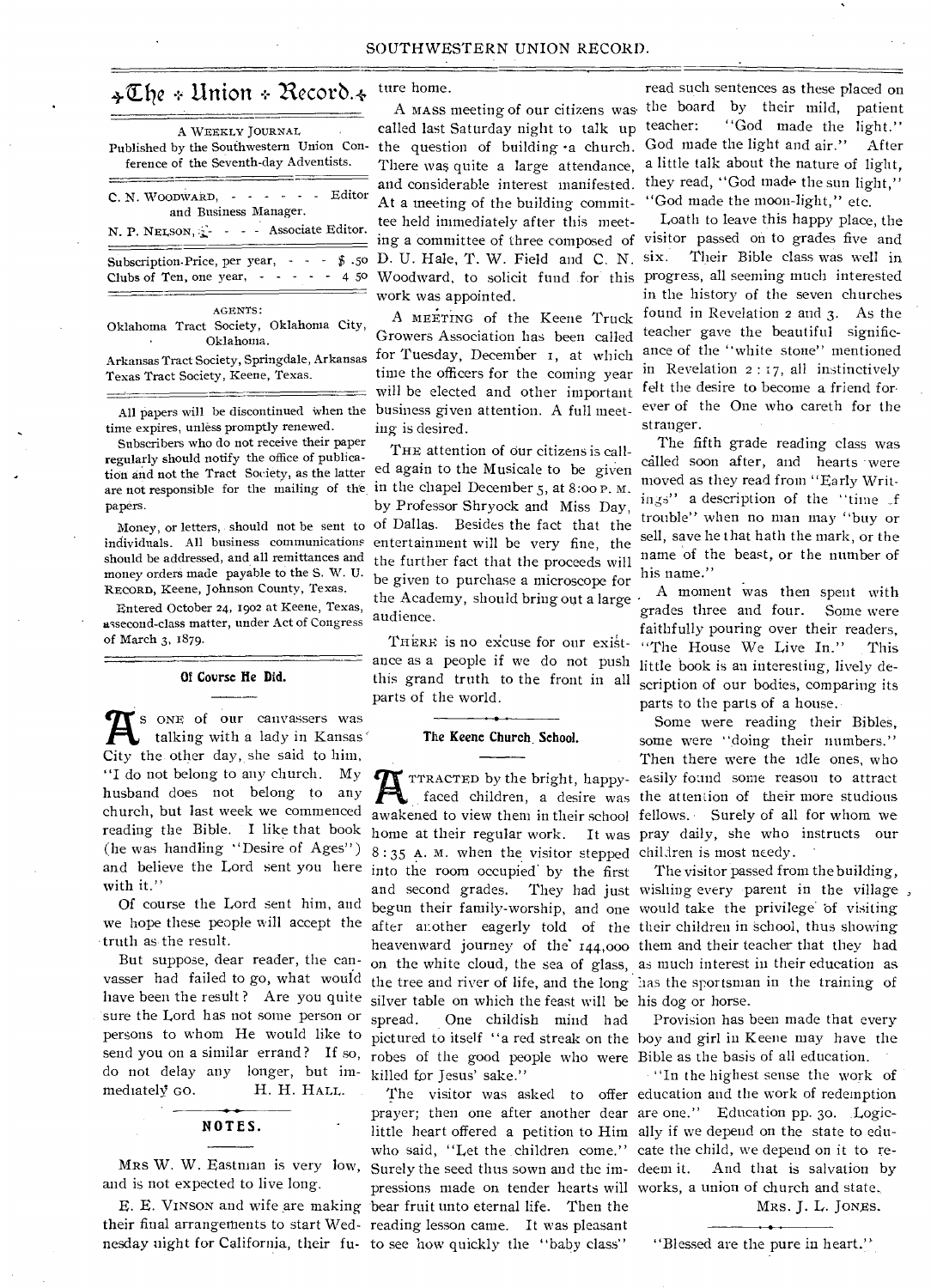## )k[ailoma + Department

## THE FIELD.

GAGE, OKLAHOMA.—The work is onward in-the West since camp meeting. In company with Brother William Braley I held a meeting at Beaver City. At this place the work went hard from first to last, but two were baptized, who will unite with the church at Clear Lake, which we will soon organize. This church is the-result of a meeting held just before camp meeting. The wife of a Methodist minister took a firm stand for the Sabbath. We expected the county treasurer and wife, but they were yet hesitating when we left. .We shall return and hold some meetings in the court house. From Beaver I went to Ames in Wood county, where I married a couple. I also visited our people in Concord county. Recently I have spent sometime at hoine, preparing for winter and helping to finish the Gage church building. It will soon be dedicated. We have fifteen pupils enrolled in our church school, and twelve more are intending to start soon. -We are having some additions to the Gage church from the outside. We will have a special meeting here Sabbath, November 21, in the interest of the special number of the *Signs,* and meetings of the same nature will be held Sunday, the 22nd, at Woodward, after which I am to Panhandle near the New Mexico line. Pray for the work here.

#### D. F. STURGEON.

#### **MARKET STATES OF STATES AND** SELF-SUPPORTING MISSIONARY WORK.

our attention to the importance of giving this message to the people us that this work has been sadly ne-in this Work, the following extracts St., Washington, D. C. glected. We quote the following from. from the Testimonies are right to the Testimony, Volume VII, page 4o:

"When I think of the cities in which so little has been done, in which *of the Times,* is doing its work every-Munson writes that their attendance there are so many thousands to be where, and is opening the way for the on the Sabbath now is from thirty to warned of the soon-coming Saviour, truth to be more fully presented." I feel an intensity of desire to see men and women going forth to the the importance of this paper; if they recently asked for baptism, and anwork in the power of the Spirit, filled did, they would feel greater personal other who for a time had given up with Christ's love for perishing souls. interest to make it intensely interest-her hold on the Lord has repented, shadow of our doors—have been where." strangely neglected. Organized effort

should now be put forth to give them enriched with precious matter, shoull work in the large cities.'

We appreciate the fact that this is darkness and error." a difficult problem to deal with on aclarge cities tent meetings cannot be than the living preacher can do." held on account of local restrictions,

warning the people in these cities will tention to currant events and showing have to be done largely through our what they mean in the light of publications, and if taken hold of in prophecy. The subject of Capital the right way, it can he nearly or and Labor cannot be exhausted in one quite self-supporting.

the Times, can be used as an entering will be articles covering every phase wedge. The special number on the of the message, presented in such a subject of Capital and Labor will be a way as not to create prejudice, thus splendid one to begin with. Then let making the *Signs* truly a "Pioneer this be followed by the sale of the Paper." regular issues, securing subscriptions, and selling small books, tracts, and laborers are few. Are there not those almost every phase of the message.

Brother George A. King has been engaged in this work in New York City for many years. We quote the following from a letter recently received from him:

OR years the Lord has been calling will have to play an important part in and perform the experiments dewe can work faster with the message *free,* the last seven papers of 1903. by using the *Signs of the Times* as a pioneer for the book work, as well as the articles in the series for boys enthese large Eastern cities. of books and have done a good work, etc. but I think it is clear now that for the our work here."

> As to the value of our periodicals, point:

"This silent preacher, the Signs, ments"

the message of present truth.  $* * *$  go forth on the wings of prayer, We all need to be wide awake, that, mingled with faith, that it may do its as the way opens, we may advance the appointed work in shedding the light of truth upon those who are in the

count of the expense. In many of the our papers is doing even greater work "It is a fact that the circulation of

and hall rent is almost prohibitive. . to make the *Signs of the Times-* all We are convinced that the work of that its name implies by calling at-Our "pioneer paper," the *Signs of* cussed in future issues. Then there It is the purpose of the publishers number and this question will be dis-

pamphlets. We have these covering who will volunteer to take hold of The harvest truly is great, but the this work in these large cities?

#### Seven Weeks Free.

医血管切除术 磷酸

• "I think the time has come when paper for the year 1904 will receive ALL new subscribers for the *Youth's Instructor* who send 75 cents for the

for the Bible work and ministerial titled "Around the Work-Table," work. I have been working for several which are now appearing in the paper. hold meetings at Hereford in the years on the difficult problem of These articles tell how to make a reaching the people with books in Climbing Sailor, a Weaving Machine, sold many thousands of dollars' worth a Hand Bracket Saw, Artificial Ice, Thus each new subscriber will get We have an Electric Machine, a Modern Kite,

> future the *Signs* or some other paper that the boys may make these articles Send your subscriptions to-day so scribed.

in the large cities, and also showing and especially the *Signs of the Times,*  Youth's Instructor, 222 North Capitol Address your State Tract Society, or

These in our cities—living within the ing, and then to circulate it every- and is conscientiously keeping the "Our missionary paper, the *Signs*  been received from Sumatra.. Brother "Our brethren do not see and realize Chinese men. A native woman has A. VERY encouraging report has thirty-five. Among these are several Sabbath and all the other command-